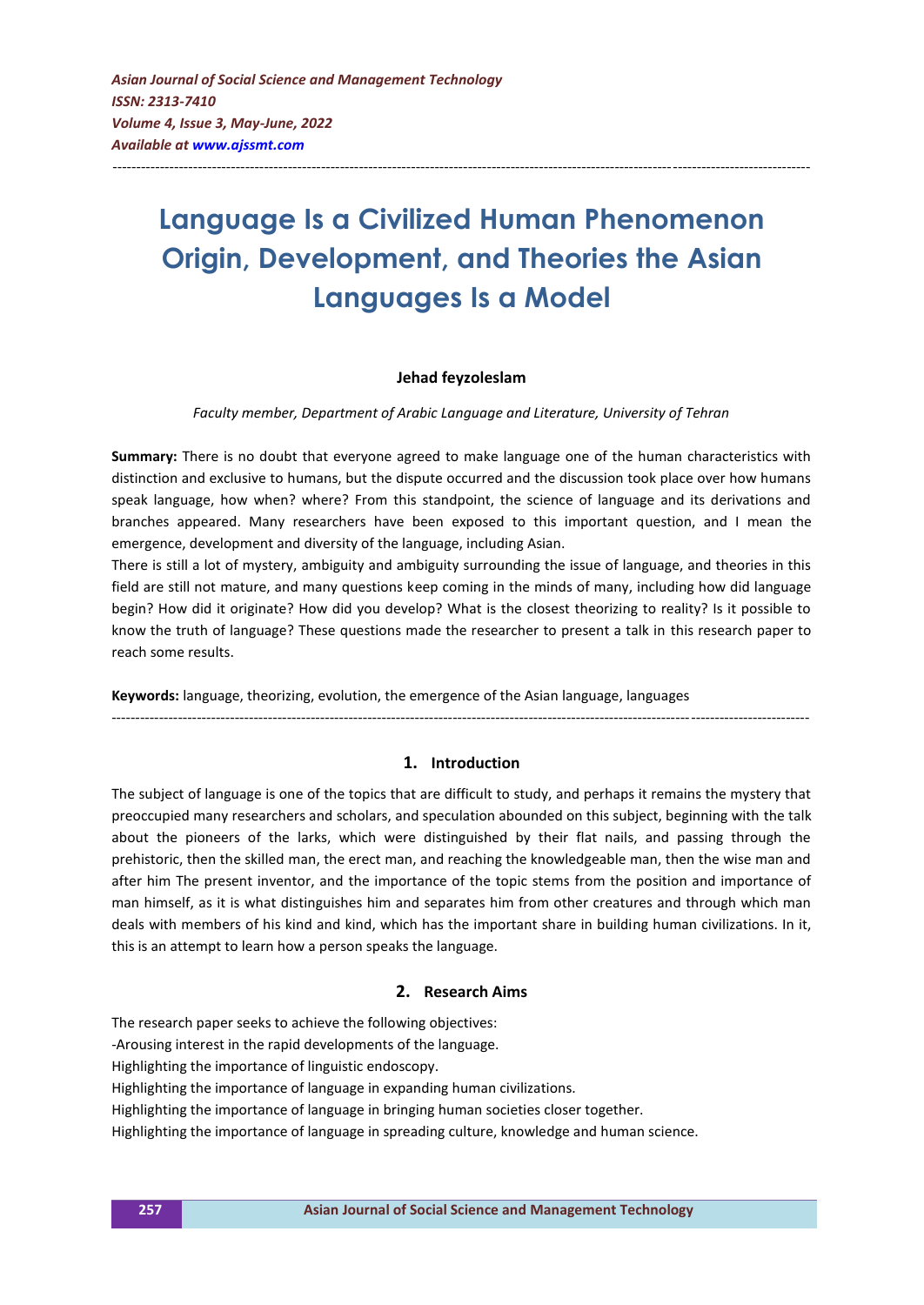## **3. Research Problem**

Hence the idea of research about the genesis of origin and development of the language, including the Arabic language, an attempt to answer a problematic about the important question, which is how did a person speak the language that reached us in this way? This question formed the core of the problematic of this study. The researcher tried to address it through this intervention entitled "The language of human origin, evolution and theorizing, the Asian language as a model." This main question depends on other questions, including:

What are the main theories of the origin of language?

What is the main language and origin?

What are the most important language families?

What is the relationship of linguistics to other sciences?

How did the languages differ and diverged?

How do Arabs speak Arabic?

## **4. Research Assumes**

The phenomenon of language is witnessing recent and very important developments and theories. Contemporary dialects are a language within linguistic development. Modern linguistic theorizing contributed to the expansion and enrichment of language.

# **5. Research Methodology**

This research follows the historical analytical method and the descriptive analytical method, describing the phenomenon of human language and its development and the most prominent modern theories in it, due to the almost impossibility of finding language through excavations and excavations as is the case for other things. Given the importance of this type of research, the researcher believes that human language is studied through a variety of matters.

# **6. Define terms**

## **A – Pronunciation:**

The pronunciation is a sound or several sounds with a syllable that expresses in the soul, and it is either singular or compound (Saliba, 1982 AD, vol. 2, p. 288).

## **b – Language:**

Language is the ability to acquire and use complex systems of communication and communication between humans, and spoken and read language is what is meant by this system. The scientific study of language is called linguistics, and language as a system exists to help man express and convey his thoughts, feelings and concerns to other individuals; "Language is a general human phenomenon, in all human societies. It consists of regular sounds in regular words in sentences, to perform different meanings" (Al-Nadari, 2008 AD, p. 10).

## **C- The concept of language:**

Idiomatically language is a system of symbols and signs that humans use with the aim of communicating with humans, expressing their feelings, and acquiring knowledge. sounds, and are used for individual and social communication. (Saliba, 1982 u, vol. 2, pp. 286-287), and Ibn Jinni defined them as sounds with which every people expresses their purposes (Ibn Janni, 1952 AD, vol. 1, p. 33). Ibn Khaldun described it by saying: Know that all languages are faculties similar to craftsmanship, as they are faculties in the tongue for expressing meanings, and their quality and shortness according to the faculty's completeness or deficiency, and that is not by looking at vocabulary, but rather by looking at structures (Ibn Khaldun, 1410 AH, p. 554) and Ibn al-Hajeb knew it. It is "every word that has a meaning" (Al-Suyuti, 2009 AD, Part 1, pg. 20).

## **D- Characteristics of language:**

The characteristics and functions of the language are summarized as follows: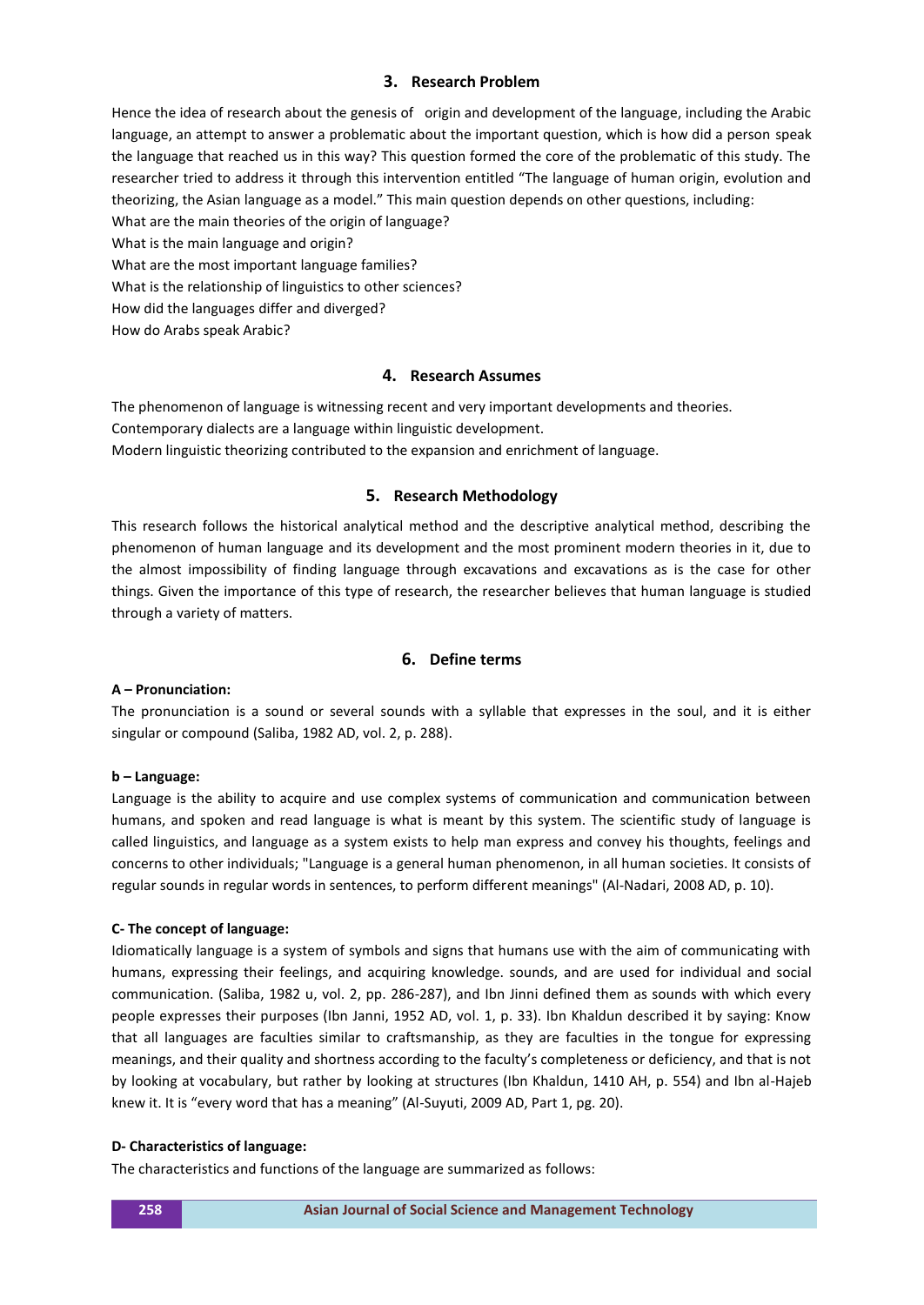It has a certain system in the arrangement of its letters and words, acquired through learning.

It has meaning and connotations that the listener, the speaker, the reader and the writer understand and know.

It has independence and advantages over other languages, and transmits the content of the message through communication.

It is considered a social phenomenon characterized by instability.

As for its functions, it is to preserve the heritage owned by peoples and sects.

It evokes emotions and ideas, strengthens social ties through communication between people, and transmits information.

-Language is "the treasury that preserves the nation's beliefs, heritage, scientific activities, hopes and aspirations for the younger generations, and it is the memory of humanity and the medium for transmitting ideas from parents to children, without which generations would not be separated from each other and each generation had to start from scratch" (Nayef, 2008 AD, pg. 28).

Language, as the German philosopher Fichte says, "is inseparable from the individual in his life, and extends to his depths. It is the only real link between the world of bodies and the world of minds" (ibid., p. 28, citing pioneers of Western philosophy).

#### **E – dialect:**

A dialect is "a group of linguistic attributes belonging to a special environment, and all members of this environment share in these attributes. The linguistic attributes intended in this definition are, in most cases, phonetic attributes related to checking the exits of letters, and how they are pronounced, and there are no specific conditions for the size of these environment" (Al-Nadari, 2008, p. 14). We see that in a small country, its north speaks one way, its south speaks one way, its east speaks another style, and its west also differs.

#### **F- Linguistics:**

Linguistique) is the science that studies human language as a scientific study based on description and examination of reality away from educational tendency and normative judgments, in a systematic manner and objective foundations that can be verified and substantiated (see: Kadour, 2008 AD, p. 15). Linguistics is a new science of linguistic study that follows modern methods and tools and is not limited to language only.

#### **G- Philology:**

Philology is a compound of two words: the first: jurisprudence, which is the knowledge and understanding of something, and the second: language, which is the sounds that every people expresses their purposes, as Ibn Jinni says. (See Al-Jawahiri: As-Sihah, Ibn Faris: A Dictionary of Language Measures, and Ibn Manzur: Lisan Al-Arab).So, philology: the study of speech: a deep study aimed at a good understanding of the language, and the result is a deep and accurate study of speech. (Tulaimat, 1997, p. 14). Philosophy of language, its meaning and concept sometimes differs among Arabs and Muslims from its connotations with Westerners, and Westerners, ancient and modern, differ in their view of it as well.

#### **H – Linguistics:**

It appears that the term "Linguistics" is a new term par excellence, and it means "the scientific study of language and was used for the first time in the mid-nineteenth century" (Britannica book 23 p. 40 Chicago) is of Western origin and is more general than philology, linguistics is the science that studies language or dialect objective study Huallm supports viewing and detection of acoustic and morphological and grammatical and semantic derivatives and detection characteristics of relations between these phenomena together and linked by psychological phenomena and society and the environment geographical "subject of linguistics Hoکl linguistic activity of the human being in the past, present, and equal, in which human primitive and civilized living Mieh ancient and modern without regard to languages For soundness or melody, quality or badness" (Abd al-Tawab, 1985 AD, p. 7). As a result, linguistics relies on inductive-sensory methods in the study of language as a live descriptive study of its lived reality and derives rules and laws from its inductive-statistical observations and its reliance on modern machines and devices.(Tulaimat, 1996 AD, p. 18).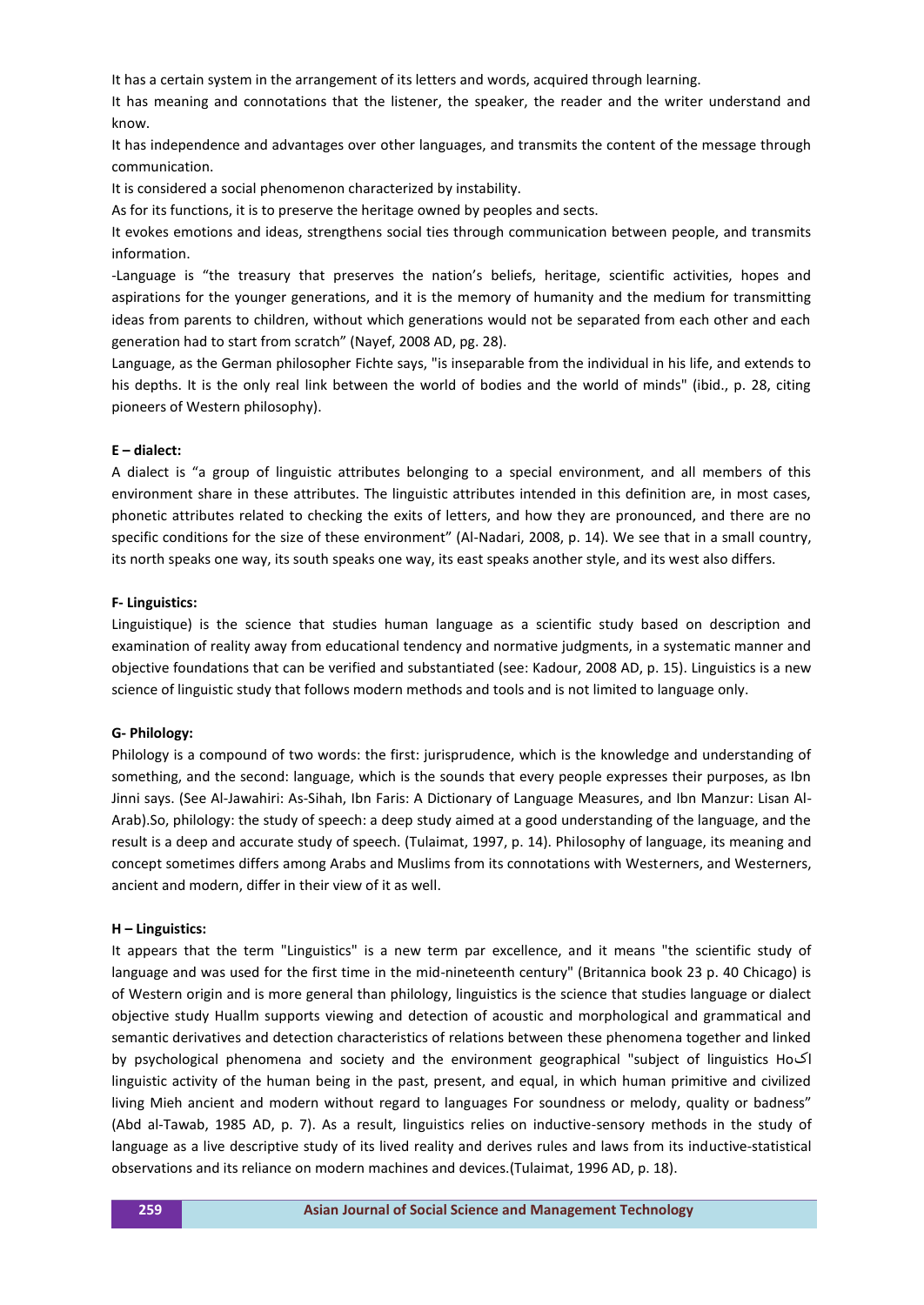## **Thematic differences**

## **Philology topic:**

Perhaps the first person to use this term was Ahmad ibn Faris al-Lughi in his book "Fiqh al-Lughah" after his book "Maqayis al-Lughah." Then he followed the path of al-Thaalibi and wrote his book "The Jurisprudence of the Language and the Secrets of Arabic," then came after him, al-Fahidi, and al-Khaleel ibn Ahmad came after him. Drip.

So, Ibn Faris was the first to write on this subject, and his book is a mixture of language, grammar and rhetoric, in which he discusses the emergence of the language, the differences in languages, the impact of Islam on language, the development of language, and the protest in language, and he touched on general issues in the language.

It appears that jurisprudence did not mature until a thousand years after its inception, then the modernists came and added to jurisprudence distinct topics and new titles such as "The emergence of the Arabic language and its connection with Semitic languages. This science was later called "philology" and this word is borrowed from the Greek and means the love of speech, so the language accompanied it as an integrated science to which new topics were added" (Tulaimat, 1985 AD, p. 15).

#### **Linguistics topic:**

The confusion occurred in the definition of linguistics and took a continuity of jurisprudence, so it was said: There is no difference between jurisprudence and linguistics, then they said linguistics is complementary to jurisprudence, and later the linguist tried Lommel To remove confusion about it, but it was not successful until the Western scholar "De Saussure" gave him an appropriate definition.

Linguistics depends on the sensory inductive method and the empirical method in the study of languages. Linguistics also elicits rules and laws from its observations, counting, and its dependence on modern machines and devices. But the study of philology does not depend on the sensory method, but rather on the logical and philosophical method (see: Tulaimat, 1985, p. 16).

According to J. Lyons, the most important characteristics of linguistics are:

Linguistics is characterized by independence, and this is an aspect of its science.-

Linguistics is concerned with the spoken language before the written, and other sciences and vice versa. -

Linguistics means dialects and does not prefer classical over others. -

-Linguistics does not differentiate between primitive languages and civilized languages (Lyons, 1985, p. 39) also see: Kadour, 2008, p. 16.

#### **Linguistics and other sciences:**

The link between linguistics and other sciences, as Ferdinand de Saussure says: "Linguistics is strongly linked to other sciences, sometimes taking from their data and sometimes providing them with data." (Ibid, p. 21). So, the association of linguistics with other sciences is one of give and take, there is exchange and contrast, and the most important sciences that dealt with linguistics are:

Sociology:

There is no doubt that linguistics has a close relationship with sociology, and this means that language is a social phenomenon par excellence, meaning the philosophy of the existence of language is a social and not an individual thing, meaning there is no society without language, and it can be said that the existence of language equals the existence of society, as there is no linguistic system separate from society. Ibn Jinni (392 AH) in his definition of language: "Language is sounds with which every people expresses their purposes" (Al-Khassas, Part 1, p. 33), and this science is called "Social Linguistics" and the Western world knows it Hudson: "It is the study of language in its relation to society. "(1990 AD, p. 12). As a result, language and society contrast influence and influence in a dialectical contrast, and it can be said that the dialects descended from our standard language are a form of social influence on language, and this influence left us in every society two formal languages and another dialect.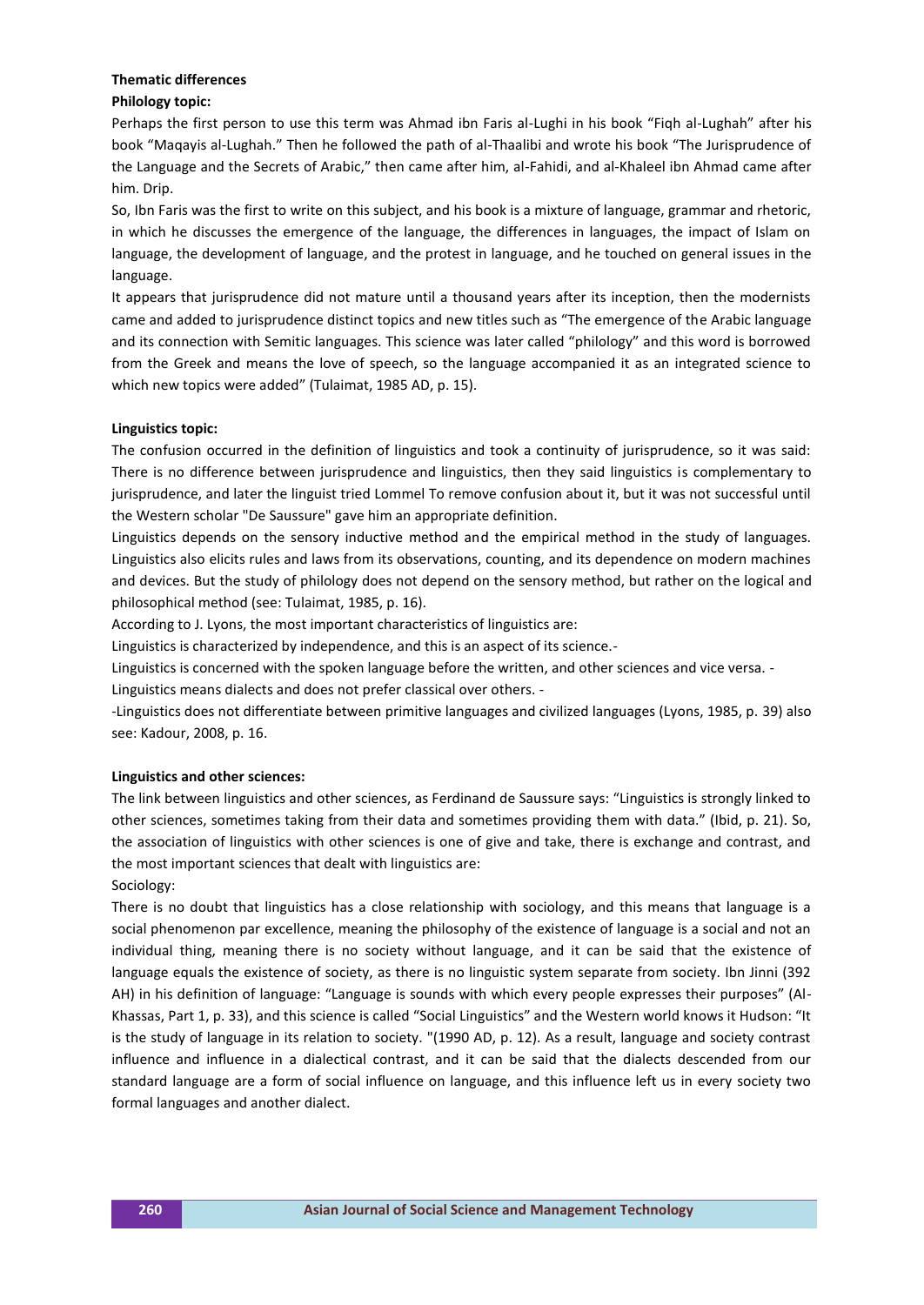#### **Linguistics and Psychology:**

Emerged from the link between linguistics and psychology "psycholinguistics", because language is an intellectual work before it is pronounced and runs on the tongue. Of the languages, they contain a special intellectual content marked with features that determine the personality of the language and the personality of the nation that speaks it, and this content remains the property of its speakers" (Zaza, 1971 AD, p. 70). Just as sociolinguistics explains some linguistic phenomena with social causes, so does psychology because man uses Language to express himself and others.

## **Linguistics and natural sciences:**

Linguistics tried to approach the science of nature and physics, because the science of nature was able to some extent to lend linguistics some of its methods, experiments, tools and innovative devices, and for this reason linguists quickly and benefited from them with the different approaches in them, such as studying the sounds common between language and machines such as the sounds emanating from the psalms And the taps." Linguistics used a set of physical devices in the study of sounds, including: the artificial ceiling - the detector the blogger - the recorder. The artificial ceiling: a hunchback machine that resembles the ceiling of the throat. This machine is placed in the mouth. If the speaker pronounces a letter or a word, the tongue hits the ceiling of the throat. Or the ceiling of the machine, so that the sound output is determined.

Al-Kashif: It is placed on the speaking member or the participant in the pronunciation, so it reveals the properties of the spoken sound.

Al-Mudawwar: A pen-like instrument that transmits movements from the detector and writes them down in the form of lines whose lengths and shapes vary according to the different spoken sounds. It is similar to a machine that records the heartbeat of the patient.

The recorder: a rotating cylinder that allows the blogger to write the lines on it and then study those lines to know the sounds." It is a machine that translates the sounds (see: Tulaimat, 1997 AD, pp. 33-34).

#### **Linguistics and History:**

Undoubtedly, language is a living organism that exposes it to what is exposed to all other creatures. It presents language with strength, weakness, growth and prosperity. It undergoes change and development and passes through the stages of rebirth and extinction. It has its relationship to society and history. Therefore, the study of language is related to the study of history and is indispensable for it. For this, the foundations of a science called historical linguistics, which studies from It includes the history of language and the indicative developments of language vocabulary, such as the development of the word "literature" that started from the dining table until it reached the science of literature.

Among the "most important fields of historical linguistics and historical lexicon is that lexicon that gives the history of each word of the same language, dates it from the oldest text in which it was received to the last text, traces its significance and change" (Hijazi, 1409 AH, p. 26).

#### **Linguistics and Geography:**

Language is a social phenomenon that moves with history and moves with geography, because it is either the language of a group or the language of a nation that lives in a particular geography and homeland. Its impact on language is evident, "The nature of the country and the geographical environment in its plains and mountains, and the color of its climate have an impact on culture. On the linguistic issue" (Al-Samarrai, 1983 AD, p. 31). The influence of geography in linguistics is evident in the emergence and study of dialects. The nature of the land and the characteristics of the climate are often reflected on the nature of pronunciation and the characteristics of sounds. The pronunciation of the inhabitants of the mountains is different from the pronunciation of the inhabitants of the plains and the inhabitants of the Bedouins and the desert, their voices differ from others.

As a result, it can be said that linguistics is rapidly developing as an independent science that moves away from philosophical and logical theorizing, and uses methods of experiment and testing, and for this reason it has become an applied science with distinction.

## **Language is a civilizational development**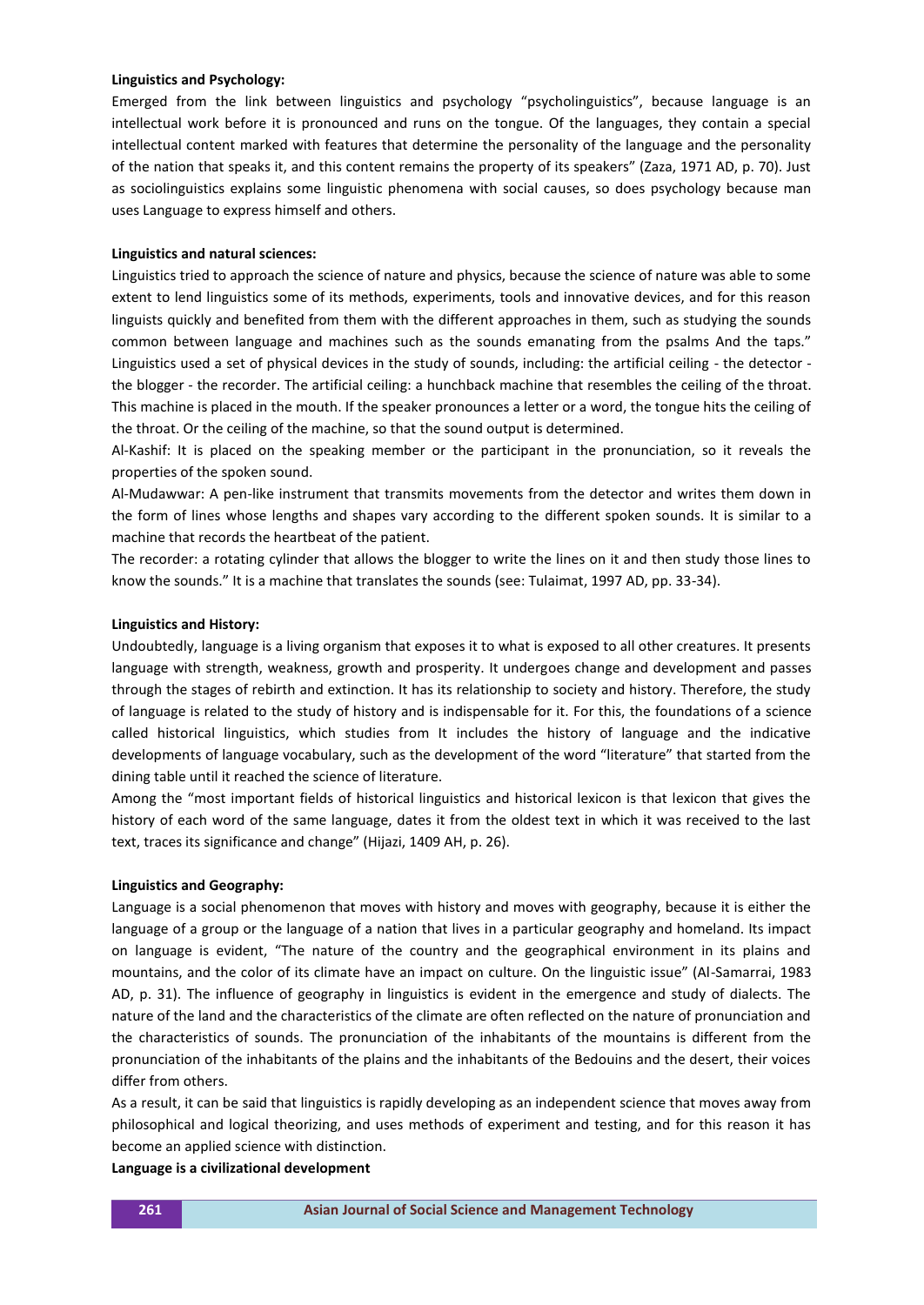## **Indian language and civilization**

The study of linguistics and linguistics dates back to the fourth century AD by a group of linguists in the Indian civilization, led by the linguist Panini, and the motive for this work was to serve their holy book called the Vedas.

"It must be noted that the Phoenicians preceded the Indians in making the way and establishing the ancient science of language" (See: Tulaimat, 1975, p. 128), as well as Kadour, 2008, p. 66.

#### **Greek language and civilization**

The Greek civilization has a great knowledge of linguistics and language, as they have contributed to revealing the truth of the linguistic system.

For man, Plato, who died in 428, and his student Aristotle, who died in 448, presented valuable research in language, influenced by the linguistic discoveries of the Phoenicians, who created the alphabetic system and invented writing.

The Greeks divided the word "into a noun, a verb and a letter, and between the subject of the relationship between the noun and the nominative, and also talked about the abandoned consonants and the whispering sounds" (See: Tulaimat, 1997 AD, according to Arabic Linguistics, p.129).

The end of the eighteenth century and the beginning of the nineteenth century was the boundary between two time periods in the history of language study, in which the study was based on research on the origin and emergence of the human language, interested in studying the Greek and Latin languages, and comparing them to measure one against the other.

It appears that linguists in this period were influenced by scientific methods that used observation, induction, and experiment as methods to study reality and discover the facts in nature. They abandoned the old methods, and preferred direct observation and broad induction, and contented themselves with describing what was presented to them by the living and circulating languages, not the ancient written languages. Characteristics and Characteristics" and established their new curriculum on three bases: time, place, and level (Tulaimat, 1997, p. 108) also see: (Kadour, 2008, 24).

#### **Modern Language Developments**

Westerners came after the discovery of the Sanskrit language, and focused on it. A lot of research and studies wrote about it, and it was either a complement to the previous theories, or it was a complement to what was discovered by the Greeks, Arabs and Muslims, and they discovered new matters in the beginning of the century, as the sciences of the language learned about them. The nineteenth, which went through important and major turns and developments in the march of science, including: the discovery of the rules of comparison between languages, the beginning of historical linguistics, and the discovery of the Sanskrit language by William Jones, then continued the journey after him, F. Schlegel, and spoke about the theory of Jones on the importance of Sanskrit, its roots and grammar.

#### **Language and ideas Diassoriatic**

The linguist Ferdinand F. Desaussure revolutionized linguistics and linguistics and put forward a number of linguistic ideas that echoed in linguistics, the most important of which are:

a) Subjecting linguistic phenomena to scientific research methods, in contrast to the previous belief that language is characterized by subjectivity and requires mental contemplation to understand it.

b) Reconstructing the mother tongues according to their history in language study.

c) Dussausur distinguished between the term language, the term tongue, and the term speech. Language, for him, is a human phenomenon that has many forms, and it is a linguistic faculty.

His language is a specific part of language in its broad human sense.

His Parole is an individual thing that belongs to the tongue.

D) Dussausur believes that linguistics is a social system.

E) Dussausur used the signifiant term as a symbol for the pronunciation, which is the sound image, and the signified term "Singnifie" as a symbol for the conceptual image that expresses the mental concept.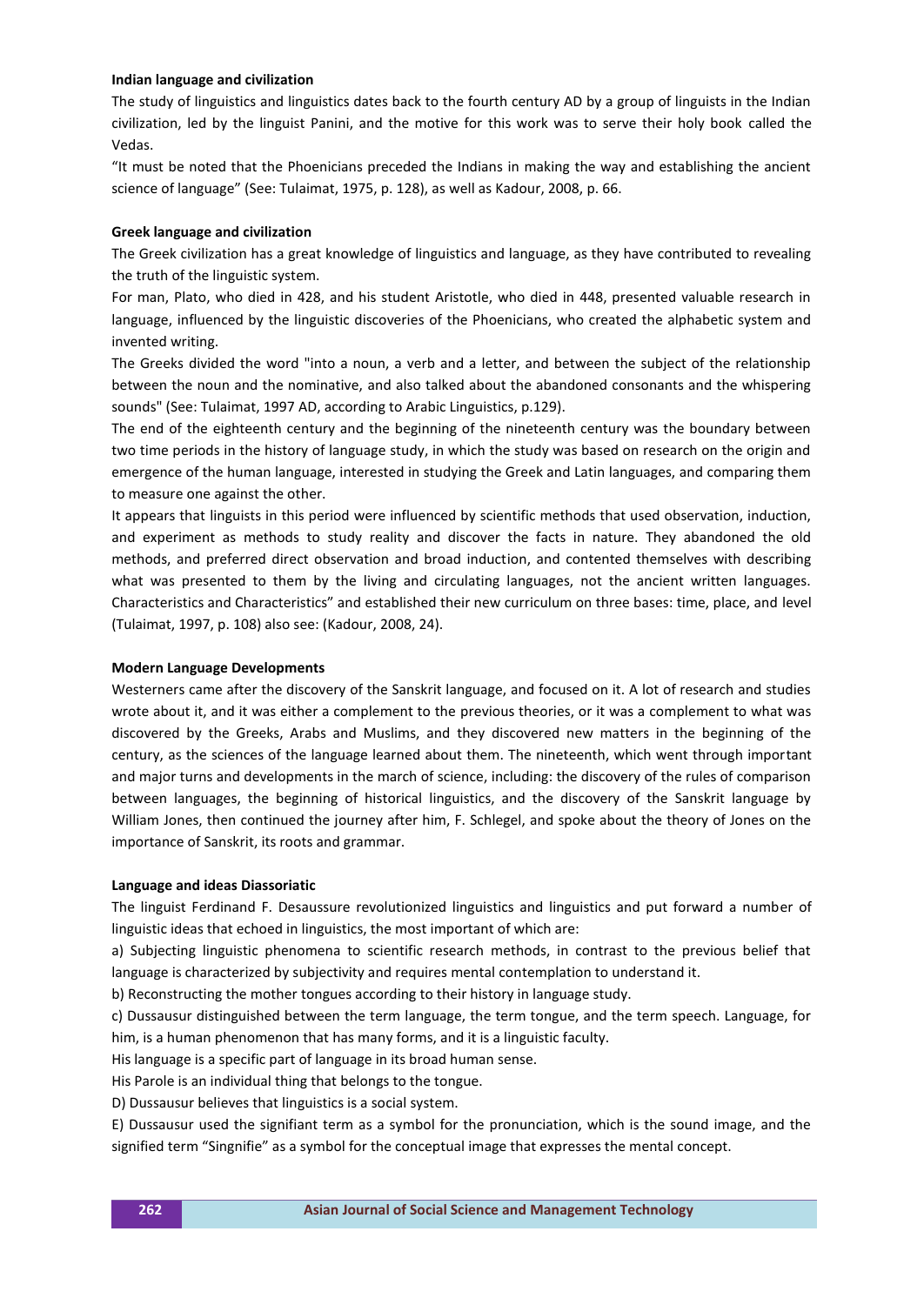f) Linguistic study in a specific time "Synchronique", and linguistic study through successive stages of time "Diachronique"

g) Dussausur believes in the connection between language and signs, for him semiotics is a science (see Kadour, 2008, pp. 23-25).(

It seems that after the theories of Dia Sasori, many new concepts and sciences in language and linguistics occurred, including:

Linguistics, general linguistics, linguistics and semantics, history of languages, grammar, lexicology, stylistics, semiotics, comparative linguistics, grammar, all of these sciences are Western in origin, Western research and researchers, and these changes occurred in the century Most of the nineteenth, then these sciences began to be taught in universities, especially in France, in Italy, in Germany and also in the former Soviet Union, then it was promoted in the eastern countries, where it spread in the Arab countries after entering from East Africa, specifically Algeria, then Tunisia and Morocco, because these The country is close to France and to Europe, and most of the books on this art came from East Africa.

#### **Endoscopy in Linguistics**

There are many opinions and theories of scholars in the search for the origin of language, according to their ideas, cultures and beliefs.

The first theory: It is called the theory of trust or the divine origin. This theory goes back to Mujahid's interpretation of what the Most High said: (And He taught Adam all the Names, Al-Baqarah, 31) meaning, He taught him the name of everything (Mujahid, 1396AD, p. 72).

Then came the commentators and linguists, and Ahmad bin Faris, the linguist, was the most attached to this theory and said: I say: "The language of the Arabs is a stop." to us through the prophets in a successive manner until it was completed with the emergence of Islam" (Tulaimat, 1997 AD, p. 46). We see the roots of this theory in Greek philosophers as well, as well as in other sacred books such as the Bible in his saying: "In the beginning was the Word, and the Word was God" (Abdullah, 2009AD, p. 28).

The theory of simulating the sounds of nature:

The owners of this theory went to man in his initial inception and before he knew the language, he imitated the sounds of living and inanimate nature, that is, he listened to the sounds and imitated them. He created words from it based on its timbre and pattern, "The Arabs and others are equal in discovering this theory. Abul-Fath Othman Ibn Jinni" 392 AH is considered the most prominent Arab linguist who went to this theory and among foreigners, the German scientist "Herder" is one of the most important supporters of this theorizing" (See: Tulaimat, 1997 AD) , p. 48) as well as (Ibn Jinni, al-Khassas, vol. 1, p. 46). Invention Theory and Convention:

The proponents of this theory believe "that language is a human invention par excellence, and that people named things by their names, then these names were passed down through generations, then invented in their way and manner, verbs and letters and a development reached by people during the centuries until the language was completed" (See: Tulaimat, 1997 AD, p. 49). People are the source of the language and the creator of it in a way of improvisation or mode, and one of its admirers is Ibn Jinni, but most critics have transferred this theory, and said this theorizing is not based on reason and logic, who made it? And how did you make it? Everyone is anonymous.

#### **Emotional catharsis theory:**

The first human language originated from spontaneous, innate sounds, which the first human released as an expression of pleasure and displeasure, and a translation of acceptance or rejection, then these sounds developed until they became words and then became useful sentences. These symbols turned into words (see: the same source, p. 50).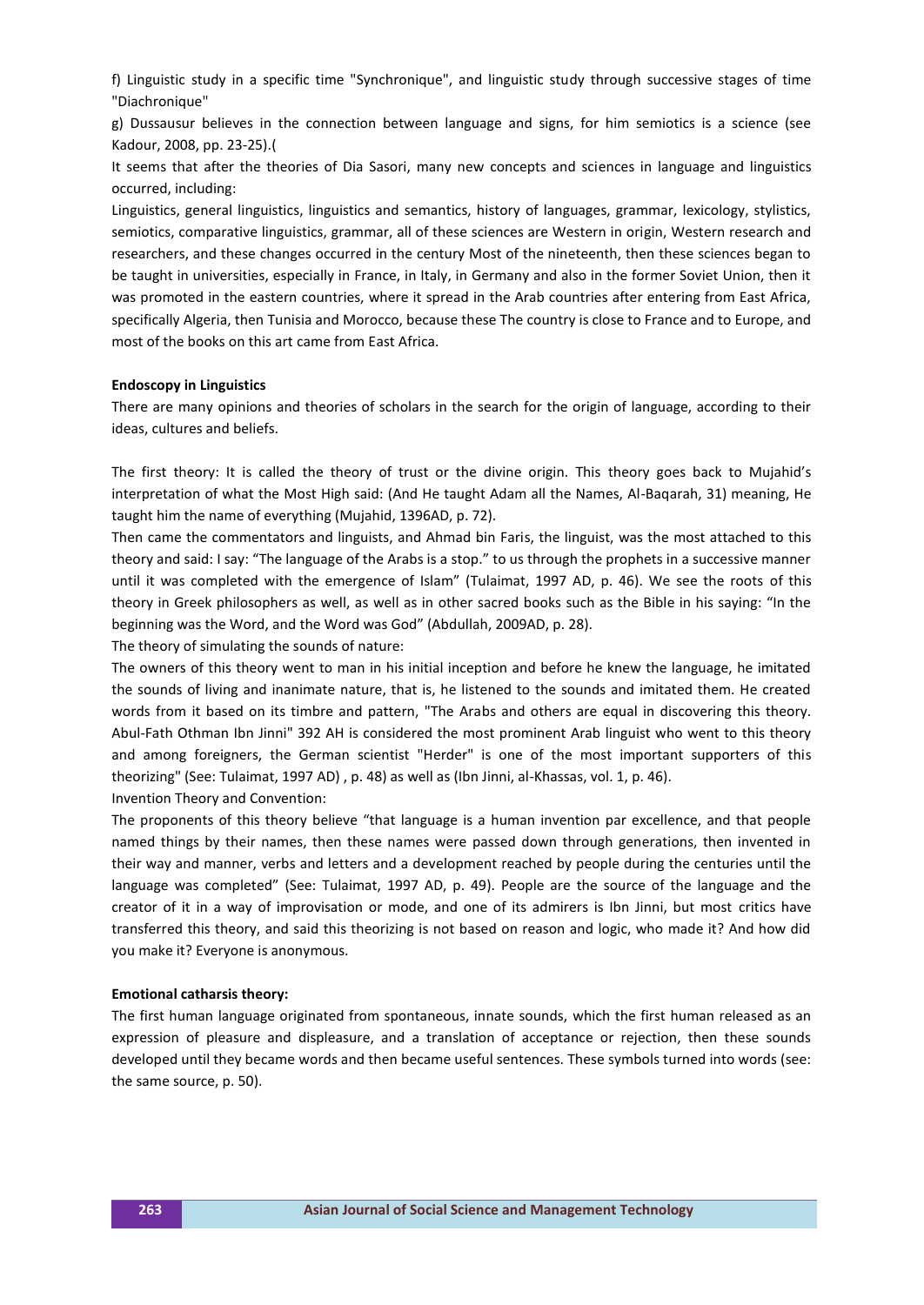#### **Practical simulation theory:**

The author of this theory is the German scientist Geiger, who believes that the first human language arose from the observation and imitation of the human being by his brother the other human being. Familiar (see: the same source, p. 51).

#### **Intellectual readiness theory:**

This is Muller's theorizing, where he says: "Man has the ability to express his emotions and thoughts in words that he formulates spontaneously, and this ability is latent in him to benefit and benefit from it when needed, just as children invent some words that they did not hear instinctively., p. 52). It appears that his speech is not without a problem, because the origin of language and speech is thought and the human brain is definitely not like a machine.

#### **The theory of linguistic development:**

The origin of this theory is Darwin's theory of evolution and evolution, and some thought that language also goes through stages as a child goes through, so language develops through these stages as the child develops and as the human being develops.

In summary, language is either descended from the sky, or man's imitation of nature, or the invention of the human brain itself, or man's venting of emotions and feelings, or humans have learned through his dealings with others, or either an innate willingness to be able to human activity, or language has evolved as man develops in his childhood and then grows up.

#### **Multilingualism and its causes:**

#### **First: the theory of the ancients**

If we believe in the theory of status and terminology for the origin of language, and we say that language is a human invention and one of their inventions and they are the ones who reconciled and humbled language, then the result in the multiplicity and distribution of human languages is due to them as well, because they are the causes and reasons for that multiplicity and distribution, and this is what the humility theory and linguistic convention mean. That is, language is a pure human invention and people call things by their names. This theorization results in the multiplicity of human languages according to human societies, meaning that every nation and every society, whether small or large, has been developed and has its own language.

And if we believe and accept the murderous detention theory that the human language descended from the sky, then it is divine in origin, and a suspension that does not involve humans in its placement, then it is necessary from this taking that all people spoke only one language, which Adam transmitted to his children, then his sons to their sons, and so on, then what is the matter? He made that one language, heavenly, divine, and inspired by heaven, to be multiplied and distributed into multiple and diverse languages, in the manner that we see today on earth?

Ibn Jinni answered this question with a weak and unconvincing answer, "where he mentioned a speech and attributed it to others that the different tongues are all tawqif, since God Almighty taught Adam the names of all creatures in all the Arabic, Persian, Syriac, Hebrew and Roman languages, and so on... Adam and his son spoke all these languages and then His children were scattered in this world, and each of them became attached to one of those languages, so she overcame him" (Al-Khassas, Part 1, p. 41). New researchers' theory:

Recent studies and research have explained that the multiplicity of languages, their distribution, their division, and their ramifications have many factors, causes, and ills, including: "Language drifts into large regions of the earth, and after the language dissipates, speakers of the same language lose control, so the language diverges into dialects, and each dialect takes on special features that distinguish it from its sisters and then turns. The dialect with the passage of days and years into an independent language, and the governments and authorities play a major role in the multiplicity of languages and dialects when they weaken or strengthen, as well as culture, traditions, politics, color, race and religion turn into multilingualism. Your Sunnah is that there are signs in that for the worlds" (Al-Rum 22), and it suffices us as proof of this that the approximate census has brought the number of languages in the world to more than 3000 languages" (See: Tulaimat, 1997 AD, p. 58).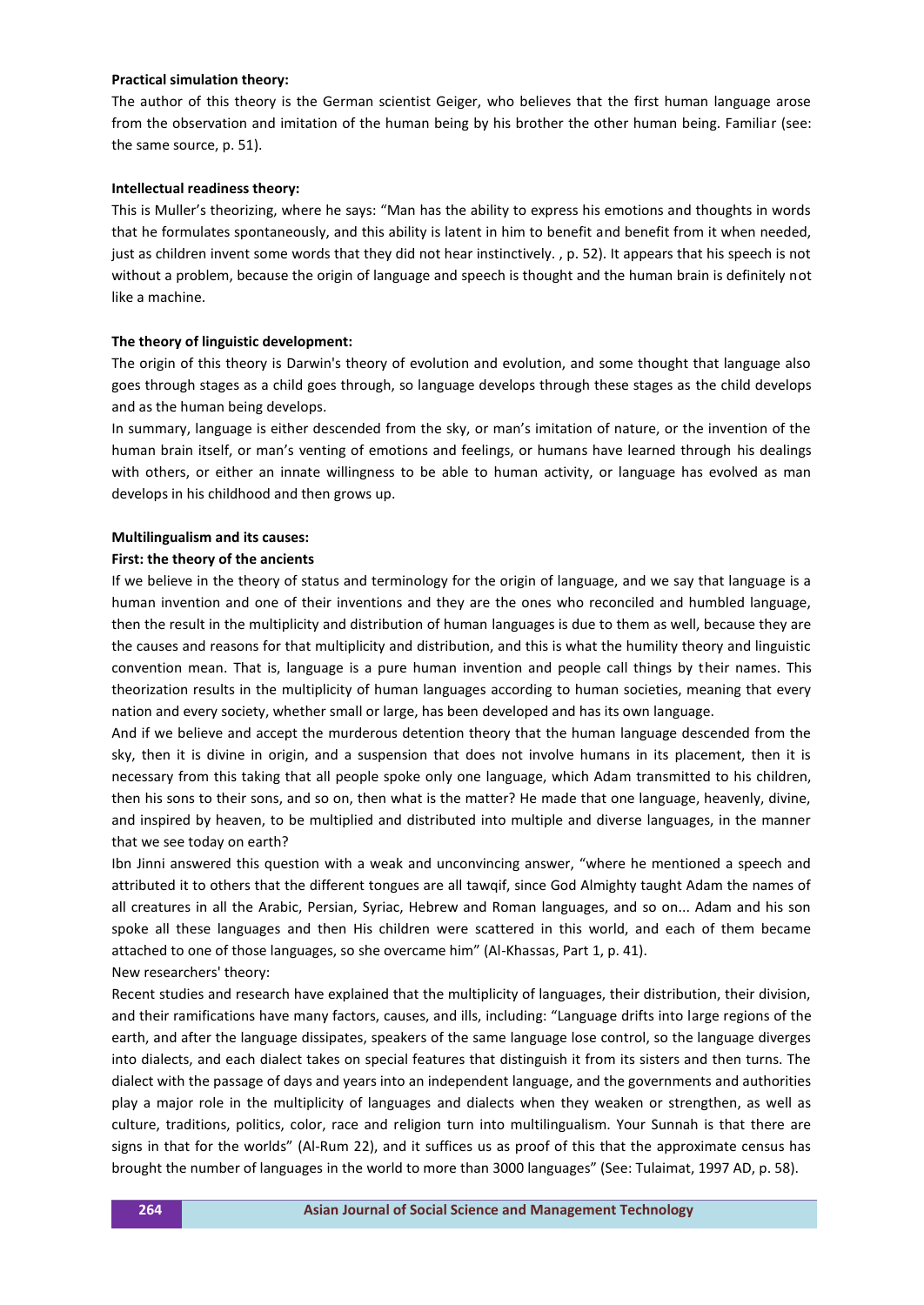## **The Esperanto Theory:**

Some tried to unify the world's language by creating a global language called Esperanto, spoken by all people, but these attempts failed and did not succeed, as we see the languages branched out and are still expanding and branching, as happened to the Latin language, as French, Italian, Spanish, Portuguese and Romanian split from it, after the Latin was the language of writing and literature.

## **The most important linguistic groups:**

The quarter is each group of similar linguistic groups, and one of the most important foundations on which researchers relied in classifying languages and dividing them into factions is the amount of similarity or contrast between the languages of the same family in words and the rules of structure and structures, i.e. the points of agreement and differences in vocabulary, morphology and grammar, and what combines the language of the same class of language. Geographical, historical and social ties, and the most famous theories in this field are the theory of "Max Muller" and the theory of "Schlegel" (see: Tulaimat, 1997, p. 60).

## **Max Muller's theory:**

Max Muller relied on his theory on a scientific basis that he discovered from the elements that make up languages, so he based his division in his theory on the convergence or divergence between words, sounds and structures. The similarity is in the division of human languages into two major families: the Indo-European language group, and the Semitic - Hamitic language group, and a third group that does not fall into these two groups, which he called the Turanian language family.

## **First: Indo-European Alsun family:**

This family includes many tongues, some of which are alive, young and widespread, and some are old and neglected by their followers. The most prominent of these languages are Greek, Latin, Irish, Russian, Persian, Sanskrit, Armenian, and languages branching from Latin, namely: Italian, French, Spanish, Orange, and Roman Also, Eastern European languages: Polish, Bulgarian, Lithuanian, Czech, German, Germanic, Dutch, Swedish, Danish, and finally English, and... (See: Tulaimat, 1997, pp. 60 to p. 61, also, Antioch, 1969 , p. 72, also, Al-Saleh, 2009, p. 41, also, Abdel Wahed Wafi, 1984, p. 197).

#### **The most important features and characteristics of the languages of this family:**

1-Its first home is Eastern Europe or what is known as the Baltic Sea.

2-The tongues belonging to it are so different that it makes them look like different and different species.

3- Some of them froze, so they developed, such as Lithuanian, and some flourished and developed, such as English, French and German.

4-The speakers of it are different in their colors, religions and cultures.

5- Invasion, wars and migration is the primary factor for spreading it in the Americas, Europe, Australia, Asia and Africa. (See: Tulaimat, 1997, p. 61).

#### **Second: The Semitic Alsun family – Hamitic:**

Semitic - Hamitic In this family there are two groups of languages: the Semitic language group and the Hamitic language group, and each group includes a number of languages.

A) The Semitic languages group is divided into two divisions: The first group is the North Semitic languages and its languages: Akkadian, Assyrian, Aramaic, and Canaanite, which were divided into Hebrew and Phoenician languages.

The second is the Southern Semites, and their branches: Arab, ancient Yemeni, and Abyssinian Semites.

b) The Hamitic language group, which is three divisions.

The first division: The Egyptian, which is the division that includes the ancient Egyptian and Nabataean language.

The second division: the Libyan or the Berber, which includes the ancient Algerian language, the Algerian Chaoui language, the Tamashic language used in the Moroccan desert, the Shalhi language used in southern Morocco in the past, and the Junchi language in the Great Sahara.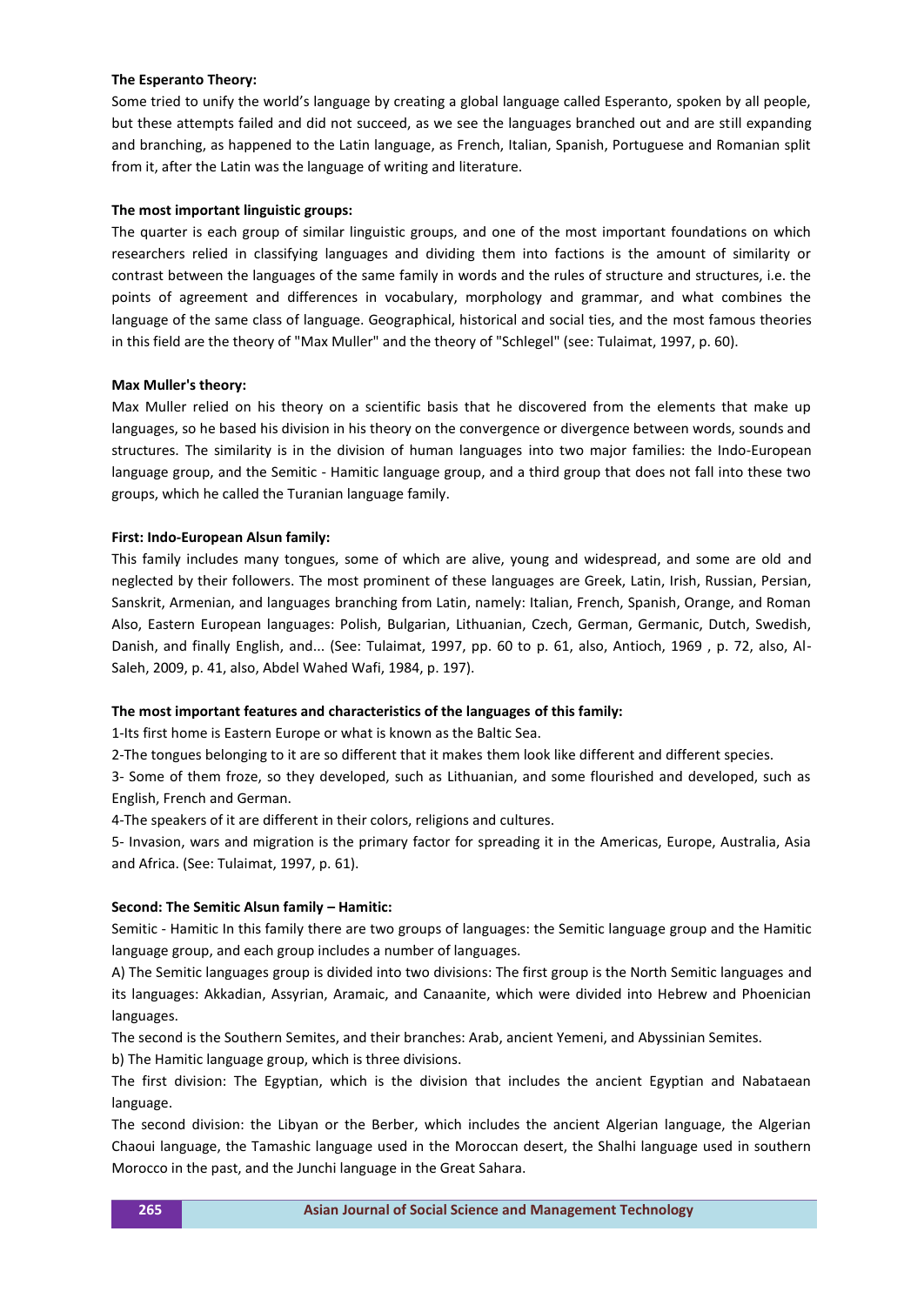The Third Division: The Kushites are located in East Africa.

#### **The most important and prominent features of the Semitic-Hamitic faction:**

1- Its first home is the Arab countries, then North and East Africa.

2- The speakers of it are homogeneous, converge in lineages, converge in homelands, and agree in ways of life, social systems, and the nature of civilization in general.

3-The Semitic group of languages is more homogeneous than the Hamitic group at times. The similarity reaches the point of congruence in words, grammar, and sounds.

4-The Hamitic group lacks homogeneity, and the differences are more than the similarities.

5- Arabic is the strongest of Semites and protectors, and the proof of its strength is the presence of the Holy Qur'an in this language, which has preserved it. Also, many ancient languages have been obliterated, and the influence of Arabic remains in other languages: such as Persian, Hindi and Turkish, and its spread in many parts of the world. (See: Tulaimat, 1997, pp. 61 to p. 62, also, Al-Antaki, 1969, pp. 74 to p. 75, also, Abdel Wahed Wafi, 1984, p. 197).

#### **Third: The Turanian language family**

This family includes a group of languages that cannot be attached to the two previous families, the most prominent of which are Chinese, which is spoken by more than a billion speakers, and Japanese, Turkish and Mongol.

#### **The most important characteristics and traits of this family:**

1- Its speakers are more than the Semitic-Hamitic speakers and less than the Indo-European speakers.

2-There is no group among the speaking peoples of lineage, creed or civilization.

3-There is no similarity among its linguistic elements of sounds, vocabulary and structures that justifies making it one group. That is: the languages that belong to the family lack the elements of unity, so the naming is formal and not scientific. (See: Abdel Wahed Wafi, 1984 AD, p. 201 and beyond).

Max Muller's theory provided researchers with an approximate classification that they can use to study languages and divide them into categories.

However, it was not classified on a scientific basis derived from the elements of languages, their sounds, their utterances, their structures, and their methods. If Muller's theory has been successful, it belongs only to one group, which is the group of Semitic languages, and they are not called Arabic because it is a language that has its own characteristics (see Tulaimat, 1997, pp. 62-63).

#### **b) Schlegel theorem: "schlegel"**

In studying, classifying and dividing human language, the German orientalist "Schlegel" tried to continue and complement what Max Muller brought about from theories on the classification and division of languages, and made his theories based on a scientific basis or other acceptable foundations. This is why he based his theory on the division of languages on two important foundations:

The first of them: a scientific deduced from the nature of languages, so he analyzed languages and divided them into sounds, words, sentences, morphology, and grammar, to know the connection between form and concept, signifier and signified, structure and meaning.

As for the second historical: it is formed from the time in which languages appeared, and the developments that the language has undergone and the incidental to it, from the beginning to maturity and perfection. He compared the languages that differ in characteristics to know which one is the previous and which one is the later, and that is why Schlegel classified the languages into the following classes:

"1- Conductive or Analytical Languages: The most important characteristic of these languages is that their verbs are conductive, their structures change etymologically, so they are generated from each other and their meanings change by changing their weights and formulas. Inflectional Arabic. Among these inflectional languages are Persian, Hindi, Latin, Greek and Germanic.

2- Conjunctive or Conjunctive languages: Its first characteristic is that its words build a sticky structure, that is, by adding a syllable to the beginning of a word. Turkish, Mongol, Japanese and Basque platoon.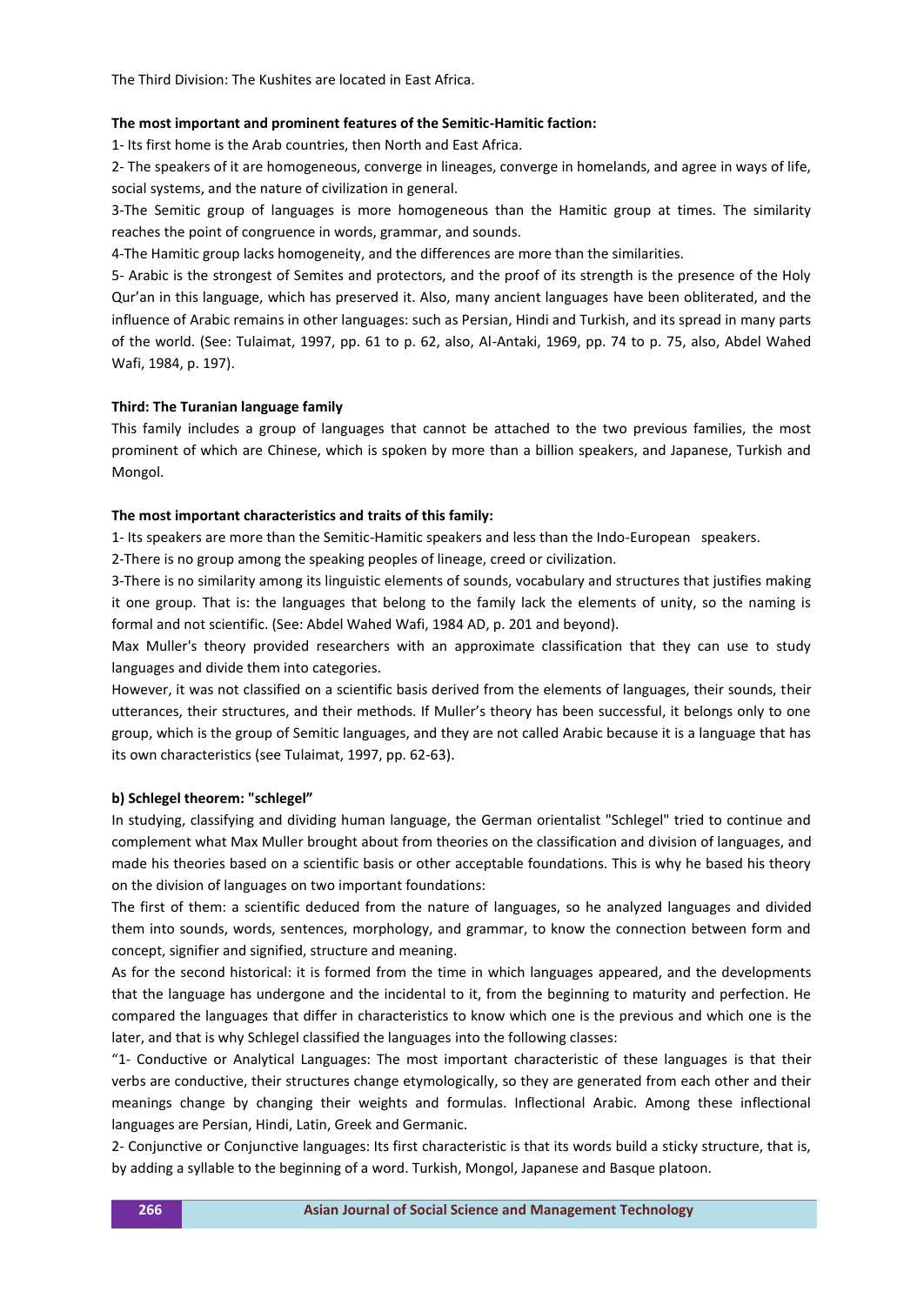3- Insulating languages: The words in these languages consist of words, each of which requires a fixed image that does not change and carries a single connotation that does not change. On the general context, and among the languages that adopt this method are Chinese and Tibet.

And if we want to arrange these three factions in chronological order, the oldest of them appearing are the isolating languages, then the Lycian languages, and then the Mutasarrafa languages, which are considered the first in terms of development and advancement" (Tulaimat, 1997, p. p. 195).

It appears that Schlegel's theory is not without problems and observations, as it is not an all-encompassing theory.

This is the most important and prominent theories, but we find other theories mentioned by researchers, including:

- Continuity Theory: Its proponents believe that language is an outgrowth of non-linguistic systems of our ancient ancestors that we know nothing about.

- The theory of discontinuity: that is, language appeared suddenly during the stage of human development, and from following this theory, he is considered the father of modern language.

- Maternal language theory: Some believe that languages in the beginning and in all origin were the language of mothers and developed through heredity between relatives.

#### **Languages Indo-European or Yaphean**

The Indo-European language group "Langues Indo - Europeennes", or what is known as the Jaffa languages, after Japheth, son of Noah, is a group that contains a number of language groups, namely:

A- Aramaic languages: such as modern Indian, ancient and modern Persian, Kari, and Afghani languages

b- Greek languages: such as ancient and modern Greek.

C- Armenian languages.

D- Albanian languages.

E - Italian languages: such as the Latin language, the Ascan language, and the Romanian languages that branched off from Latin such as French, Spanish and English.

F- Germanic languages: such as Iceland, Denmark, Norway, Sweden, English-Saxon, Modern, Dutch, and German languages.

g- Baltic Slavic languages: such as Lithuanian, Lithuanian, and Old Prussian, as well as Old Slavic, Russian, Polish, Czech, Serbian, Croatian, and modern Bulgarian (see: Al-Nadari, 2008, p. 108).

The most prominent characteristics and features of these languages are:

(a) The centrality and homeland of these languages is what is known as Eastern Europe.

b- The great difference between these languages and these tongues makes them different, as if they do not belong to one family and one classification.

C - Some of these languages developed and flourished, such as French, English, and German, but some of them stagnated or ceased to exist, such as Lithuanian and Lithuanian.

D - Its speakers are very different in religions, cultures, shapes, colors and phenomena.

E - Trips, immigration, and sometimes invasions and wars helped spread them around the.

#### **Siamese:**

Classification of Semitic languages

It is a group of languages that have been in use since ancient times in the countries of Asia and Africa, some of which have passed away, and some that still remain, and they are divided according to their decline and prosperity into three groups:

-The group of extinct languages: it is the one that has been folded, and only simple expressions remain, for example: the ancient Canaanite.

-The group of languages with written texts: They are the ones that have withdrawn and receded from daily life and have left written texts indicating them, namely the Akkadian and the Sabaean.

The prosperous group of living languages: they are the ones that have been endowed with strength that has preserved their survival, including: Arabic, Syriac, Abyssinian Semitic, and Hebrew. Researchers are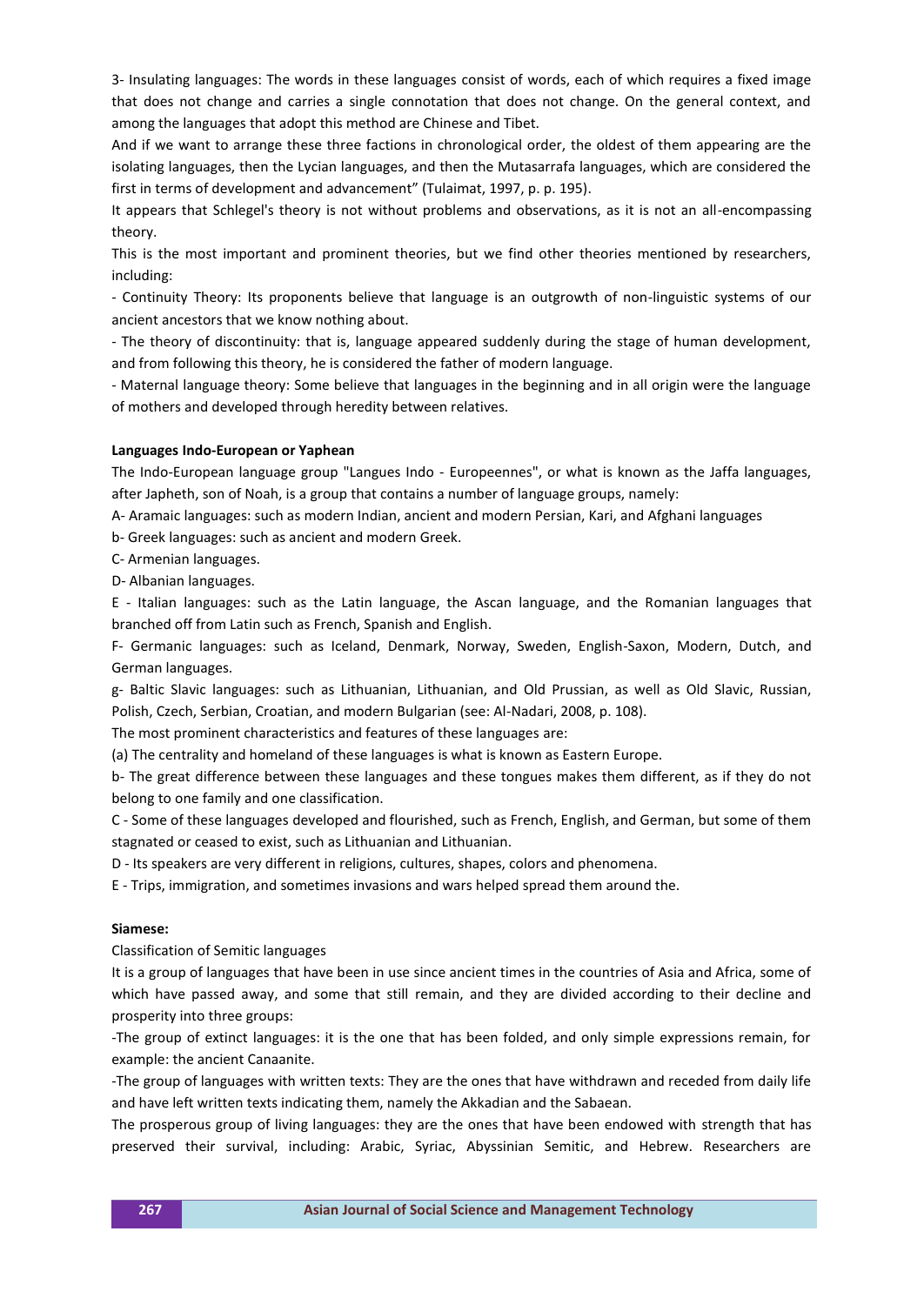unanimously agreed that the first to call them "Semitic languages" was the German scholar "Schlot Ser" in a research published in 1781 AD.

With the colonial competition in the East, studies of the Semitic language flourished, and universities in Spain, Italy, France and Germany began to establish chairs specialized in teaching Arabic, Hebrew and Syriac, i.e. Semitic languages, supported by colonial and sometimes religious ambitions. Among the most famous Western scholars who have been interested in studying Semitic languages are: Renan, Nodke, Rit, Zimmer, and Brockelmann.

The Semitic language is considered one of the most fruitful languages, both dry and mellow. Its people have given humanity a lot of giving, and the languages have become more civilized, and more than one language has branched out of the Semitic language, some of which prevailed and then perished, and some and others are still alive, mellow and strong, and this is what the Orientalists and others unanimously agreed upon. her family.

The most prominent Semitic languages

## A- The Akkadian language

In the fourth millennium BC, the Semitic Akkadians attacked the sultan of the non-Semitic Sumerians, then formed on its ruins the Babylonian and then Assyrian governments, and their leaders were Hammurabi and Nebuchadnezzar. Aramaic, the Akkadian was defeated and turned into antiquities, the language of religion and literature only (see: Al-Wafi, D. T., pp. 28-29).

## b- The Canaanite language

It seems that the Canaanites are a Semitic people who were displaced from Yemen and Hijaz in the early second millennium and it is said the ninth millennium BC, and invaded many regions, including Palestine and Syria, and even reached the countries of Europe, and among the most important Canaanite peoples are the Phoenicians, whose language was known as the Phoenician language, and later it was known to them as well. Some inventions, including their cultural invention, the alphabet "Alphabet", and this invention is "the fastest and lowest method to perfection" (Al-Wafi, D. T., p. 31) and civilization in writing, and it is said that "all the letters of the alphabet that were used later in various human languages" ( The same source, p. 31), as we note in the Phoenician Semitic Language Tree. But some believe that the Phoenician alphabet appeared before the ninth millennium BC" (See: Tulaimat, 1997 AD, p. 73).

#### C- The Hebrew language

The Hebrew language, which is a Canaanite dialect, was not the tongue of all the Hebrews, but rather the tongue of one of their branches (see: the same source, p. 74).

#### D - Aramaic language

The Aramaic tribes were seeking a safe place to settle in. They were not hostile invading tribes. Some of them headed towards the northwest and the Levant, and others headed towards the east. The Aramaic language was dominated after wrestling with other languages such as Akkadian, and some languages and dialects such as Palestinian Aramaic and Syriac branched out from it (See: Al-Wafi, d. T, pp. 53-54).

#### E - the ancient Yemeni language

The Semites were stationed for a long time in ancient Yemen, and they built various and multiple civilizations and some kingdoms, including: the Kingdom of Sheba and Ma'in, then they spread and spread their civilizations in the countries of Canaan and Abyssinia, and their languages were close to Classical Arabic, and some of its vocabulary is ambiguous, and to that language the Sabaean, Ma'in, Hadrami and Amharic dialects return. (See: Tulaimat, 1997 AD, p. 79).

#### F - The Abyssinian Semitic language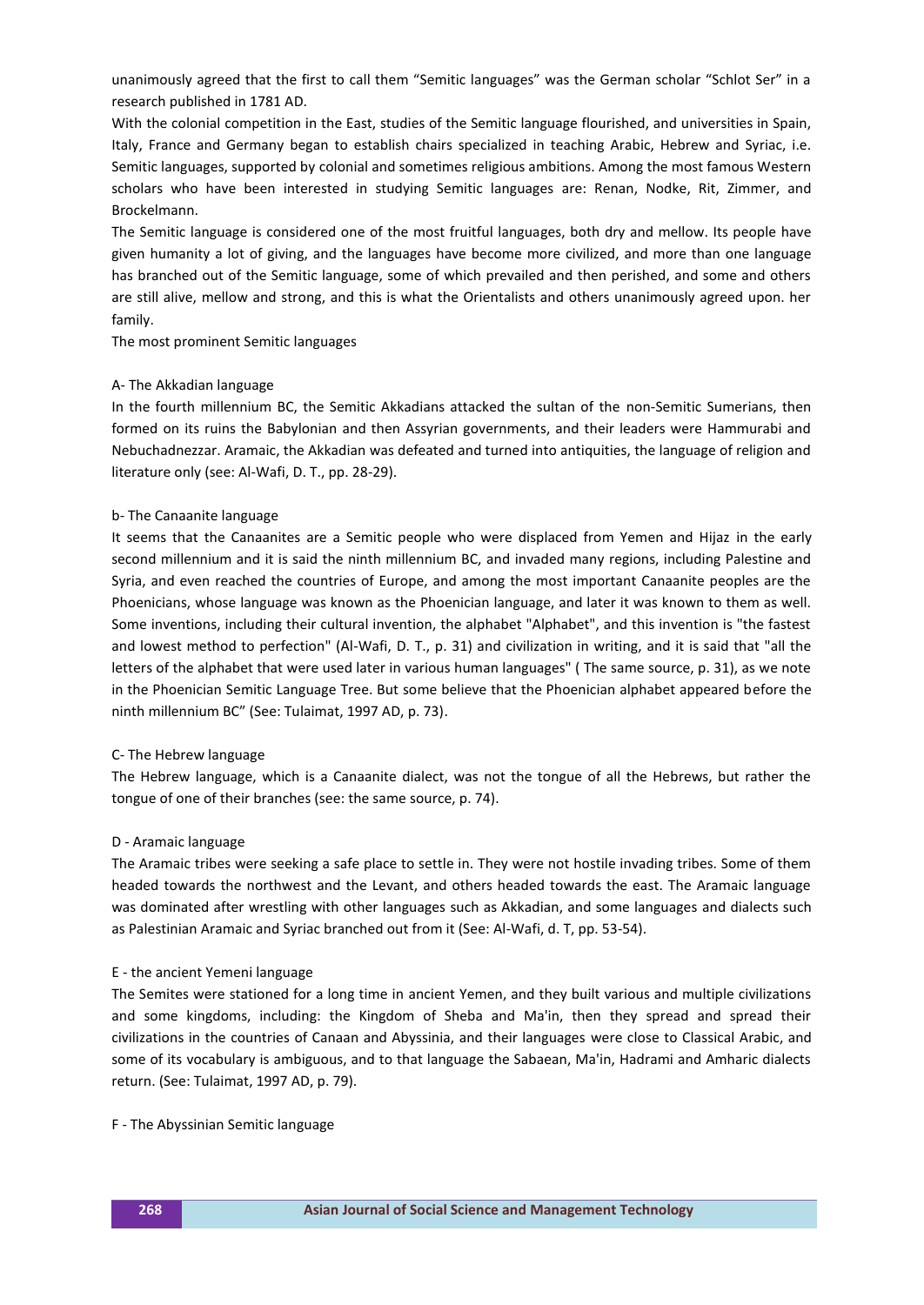A wave of people left Yemen heading to Abyssinia and Eritrea with its Semitic language, then it clashed with the Abyssinian Hamitic language for a period of time, and the result of that conflict was the crystallization of the Semitic Abyssinian language.

## G- The Arabic language

The word "Arabs" refers to the residents of Al-Madroskan, Al-Wabardon, as a difference and a distinction. Perhaps whoever differentiated between them or tried to return the word Arab to through, there is no doubt that he has goals and perhaps they are unfair and intentional.

It seems that "the Arabs are the oldest Semites, and although their land is the first cradle of Semitic peoples and Semitic languages. What we have reached of their language engraved on stone was not the oldest that reached us of Semitic languages, and therefore we do not know anything about the childhood of the Arabic language in its early stages" (Tulaimat, 1997 AD, p. 83), also see: (Al-Wafi, Dr. T., p. 93).

And as we know that some Arabic dialects are anthropomorphic, but the Hijazi language is the latest dialect that has been written for survival, life and prosperity, and it is the most widely spread and most followed Semitic language. What was mentioned is that they found some similarities between it and the Quraish dialect that prevailed in the land of the Hijaz and Najd and in the world, and it is one of the most prominent human languages and a civilized phenomenon that helped many other civilizations (Tulaimat, 1997 AD, p. 83).

It seems that the most difficult languages in the world are Arabic, Chinese and Japanese, and the easiest languages are Spanish, Italian and French, and from this point the researcher wanted to present the emergence of the Arabic language in brief, for the reasons of profession and specialization. With the flourishing of the European Renaissance and the discovery of antiquities and tablets on which texts in Semitic languages were discussed, and with the colonial competition over the Middle East, studies on Semitic language flourished, and universities in Spain, Italy, France and Germany began to establish pamphlets. world.

## **7. Conclusion and search results**

Language is a great thing, as it preserves the nation's beliefs, heritage, culture, and scientific activity, and it is a record of hopes, aspirations and ambitions. The language is a mediator between the ancient past, the changing present, and the prosperous future. The language is the balance and treasury of every nation and every people.

- Scientists and those interested in the language still present many assumptions and theories about the emergence and development of the language, because the human mind has so far not been convinced of the theorizing, sayings, discussions and hypotheses, and the large number of research in it and what was written about it. It is extremely important and dangerous, and it is considered a mighty work presented by linguists and linguistics, but most of it is not convincing and insufficient.

- Linguistics and linguistics are still not mature due to the large number of researches that have been written on it, as well as theories on the origin and development of language.

- It appears that the closest theories to persuasion are what has been written about Semitic languages, the most important and prominent of which is the Arabic language. Perhaps this is due to its strength and the strength of its structure.

Language is an aspect of civilization and human civilization.

-If language is a living being, and there is no time or place, then we must pay attention to linguistics and modern linguistics, and keep pace with modern developments in time and place.

- Modern linguistics and linguistics are general and comprehensive, subject to everything that is called language, unlike ancient linguistics, including philology, dialects and standard language only.

- Modern linguistics has left an impact on and was influenced by other sciences as well

## **The most important sources:**-

- 1- Ibn Faris (1991 AD) Language Standards, investigated by Abd al-Salam, 1st Edition, Beirut: Dar Al-Jalil.
- 2- Ibn Manzur (1990 AD) Lisan al-Arab, 1st Edition, Dar Sader.
- 3- Ibn Khaldun, Abd al-Rahman (1410 AH) Introduction, Iran: Independence.